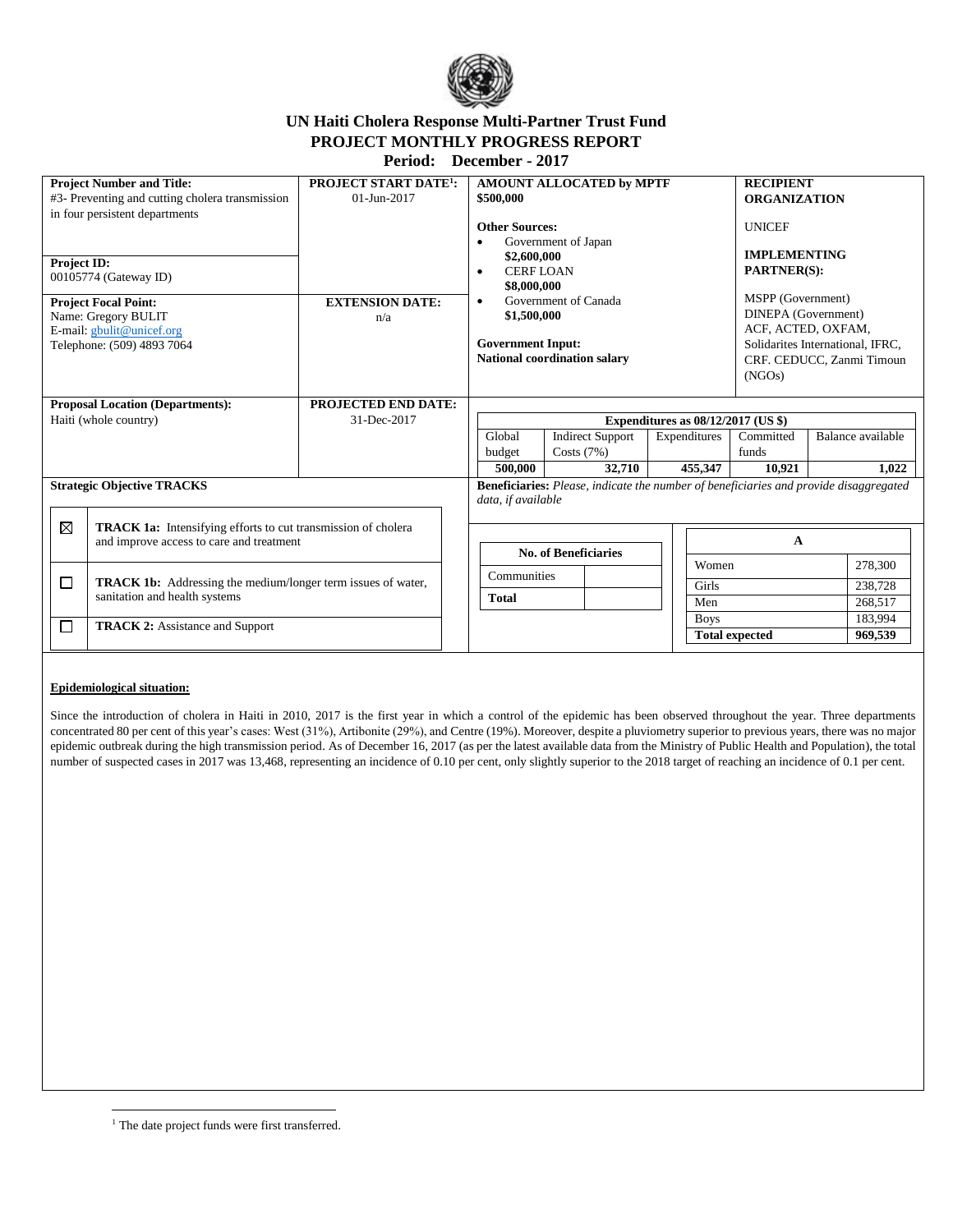

# **UN Haiti Cholera Response Multi-Partner Trust Fund PROJECT MONTHLY PROGRESS REPORT Period: December - 2017**



#### **Key achievements:**

### *Reinforced National and departmental coordination*

The existing mechanism put in place to reinforce coordination continued in December 2017. UNICEF together with PAHO/WHO supported the national coordination led by the Ministry of Public Health and Population (MSPP) and the National Directorate for Water and Sanitation (DINEPA), by ensuring that at least one staff of the UNICEF cholera team participate at weekly technical meetings. UNICEF also continued to provide financial support to DINEPA's cholera cell at central level. At departmental level, in order to ensure a close follow up of the epidemiological situation, the UNICEF national officer who was previously deployed in the North department, has temporarily been redeployed to Artibonite department.

Based on the success of « *Operation Coup de Poing* », a high impact initiative implemented from July to October 2017 in the West department and extended until the end of the year (in a lighter form from October to December 2017), UNICEF provided support to the Centre and Artibonite departments, to design and finance their own high level operation (named as *Operation Coup de Poing* and *Koukourouj*, respectively) based on the same principles: reinforcement of coordination and surveillance, enhanced investigation to better understand and counteract the development of epidemics, and improved rapid response and communication (see section below).

#### *Improved rapid response*

As in November 2017, much of the results achieved were possible due to predictable long-term funding that enabled the strengthening of rapid response teams and allowed for the strengthened capacity to be maintained. The financial resources for the Alert-Response Strategy that increased immediately following hurricane Matthew in October 2016, was maintained throughout 2017 for the first time since 2014. This enabled the activation of more rapid response teams, as well as the increase of their scope of activity to strengthen sensitization and community engagement. This had a direct positive impact on improving the control of outbreaks and progress towards the goal of eliminating cholera in Haiti.

Maintaining the right number of response teams has been essential to achieve these results, both in terms of quantitative and qualitative improvement of responses. From January 1 to December 9, 2017, nationwide, 96 per cent of suspected cases (12,708 out of 13,258) declared by the MSPP received rapid responses, and 91 per cent of them received rapid response within 48 hours. Thanks to these interventions within communities, 140,236 households received at least one water treatment product at home through the '*cordon sanitaire*'. The average size of the cordon sanitaire was of 12.5 households, in line with the objectives set for the teams. Furthermore, about 1,130,000 persons were sensitized, among which approximately 40 per cent during the response interventions, and 60 per cent during specific prevention activities in the main cholera hotspot. In total, NGO partners' response teams in partnership with the MSPP response teams (EMIRA), have undertaken more than 14,000 interventions in communities.